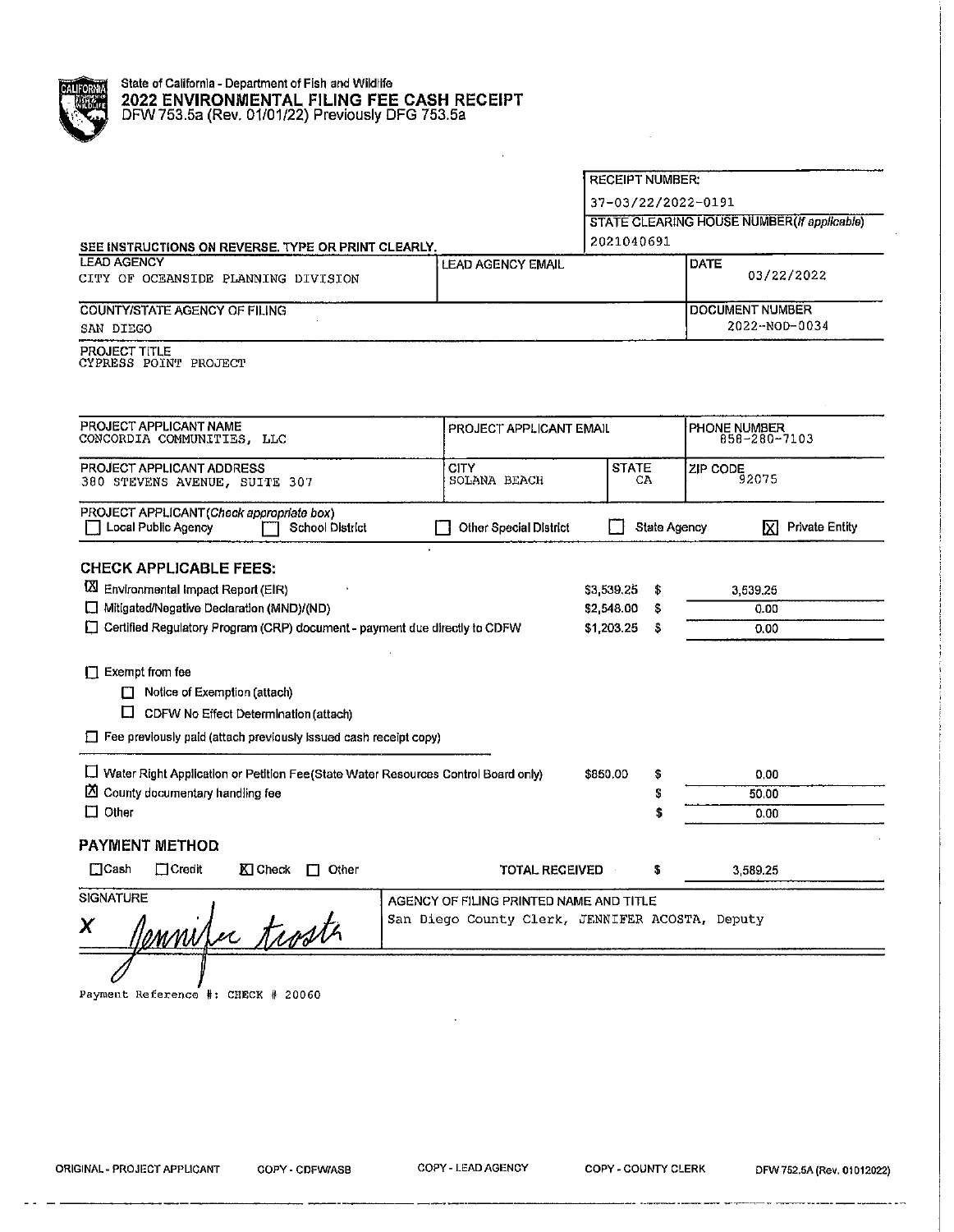

**SAN DIEGO COUNTY CLERK CEQA FILING COVER SHEET** 

**FILED**<br>Mar 22, 2022 01:07 PM Ernest J. Dronenburg, Jr. SAN DIEGO COUNTY CLERK File # 2022-000221 State Receipt# 37032220220191 Document# 2022-NOD-34

THIS SPACE FOR CLERK'S USE ONLY

بالمنافذ والمساري

**Complete and attach this fonn to each CEQA Notice flied with the Counly Clerk**  TYPE OR PRINT CLEARLY **Project Title** 

## CYPRESS POINT PROJECT

## **Check Document being Filed:**

@ Environmental Impact Report (EIR)

**Q** Mitigated Negative Declaration (MND) or Negative Declaration (ND)

**Notice of Exemption (NOE)** 

**Other (Please fill In type):** 

**FILED IN THE OFFICE OF THE SAN DIEGO COUNTY CLERK ON** March 22, 2022 **Posted** March 22, 2022 **Removed** \_\_\_\_\_ \_ Returned to agency on \_\_ **DEPUTY \_\_\_\_\_\_\_\_\_\_\_\_\_ \_** 

Filing fees are due at the time a Notice of Determination/Exemption is filed with our office.For more information **on filing fees and No Effect Determinations, please refer to Callfornla Code of Regulations, Title 14, section 753.5.**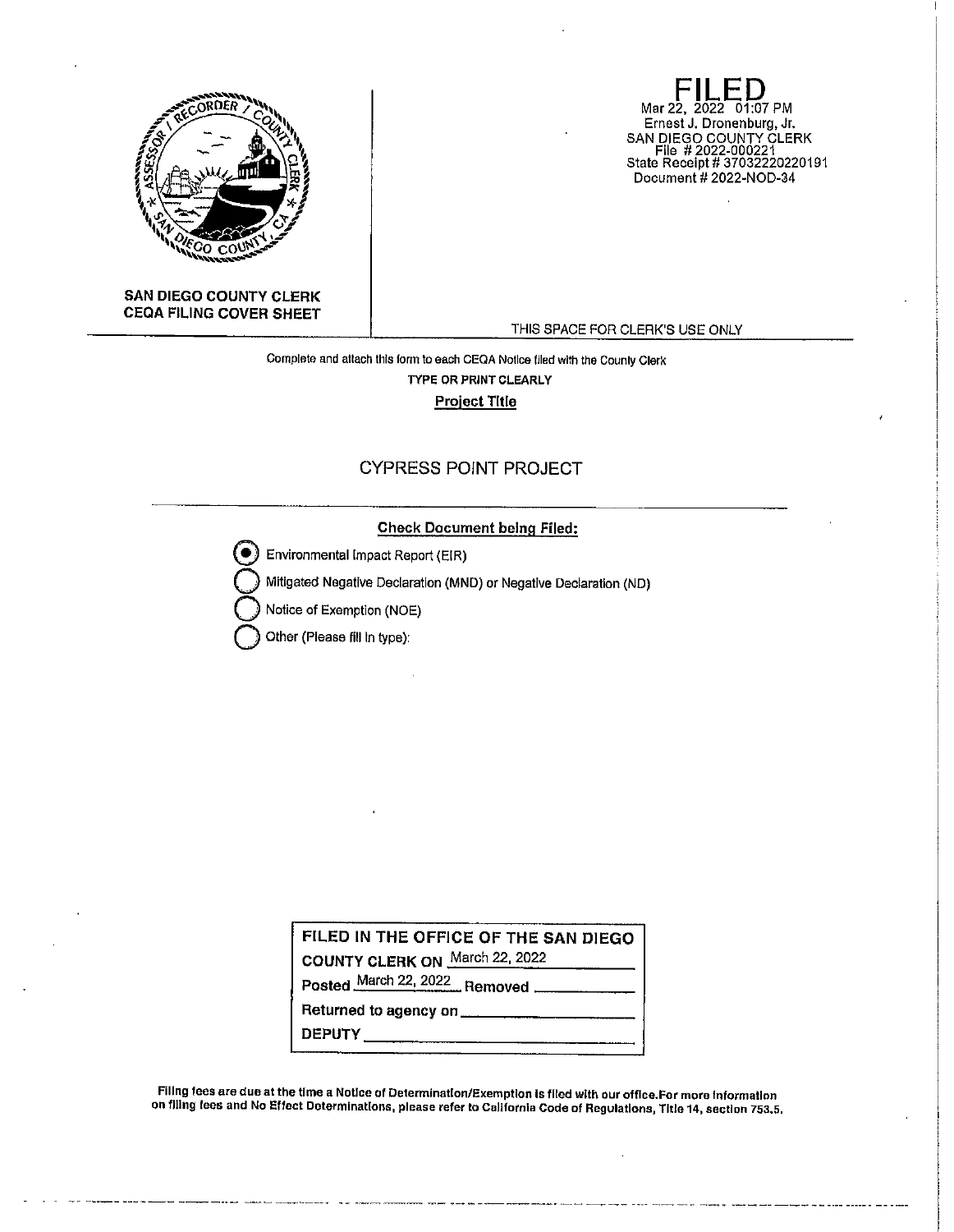

## **NOTICE OF DETERMINATION**

**City of Oceanside, California** 

| TO:                       |
|---------------------------|
| Recorder/County Clerk     |
| County of San Diego       |
| P.O. Box 1750             |
| San Diego, CA. 92112-4147 |

**FROM:**  City of Oceanside Planning Division 300 N. Coast Highway Oceanside, CA 92054

| Subject: |  |
|----------|--|
|          |  |

| Subject:                              | Filing of Notice of Determination in compliance with Public Resources                                      |  |  |  |  |  |
|---------------------------------------|------------------------------------------------------------------------------------------------------------|--|--|--|--|--|
|                                       | Code, Sections 21108 and 21152.                                                                            |  |  |  |  |  |
| <b>SCH No.:</b>                       | 2021040691                                                                                                 |  |  |  |  |  |
| Lead Agency:                          | City of Oceanside                                                                                          |  |  |  |  |  |
| <b>Project Manager:</b><br>Applicant: | Richard Greenbauer, Principal Planner, Planning Division (760) 435-3519<br>Concordia Communities, LLC      |  |  |  |  |  |
| <b>Address:</b>                       |                                                                                                            |  |  |  |  |  |
| Phone:                                | 380 Stevens Avenue, Suite 307, Solana Beach, CA 92075<br>(858) 280-7103 ext. 101                           |  |  |  |  |  |
| <b>Project Location:</b>              |                                                                                                            |  |  |  |  |  |
|                                       | Los Arbolitos Blvd. at the Aspen Street and Pala Road intersections, City<br>of Oceanside (APN 158-301-46) |  |  |  |  |  |
| <b>Project Title:</b>                 | <b>Cypress Point Project</b>                                                                               |  |  |  |  |  |
| Description:                          | Tentative Map (T21-00001), Development Plan (D21-00001), and Request                                       |  |  |  |  |  |
|                                       | for Density Bonus (DB21-00001). A request for approval to allow the                                        |  |  |  |  |  |
|                                       | construction of 54 single-family homes ranging from about 1,200 to 1,700                                   |  |  |  |  |  |
|                                       | square feet in size located around a private loop road within the project site.                            |  |  |  |  |  |
|                                       | The project is located west of Los Arbolitos Blvd, at the Aspen Street and                                 |  |  |  |  |  |
|                                       | Pala Road intersections. A portion of the northwest corner of the site would                               |  |  |  |  |  |
|                                       | be left undeveloped as part of the City of Oceanside's Draft Subarea Plan                                  |  |  |  |  |  |
|                                       | hardline preserve and to accommodate the existing San Luis Rey Trail. The                                  |  |  |  |  |  |
|                                       | property was sold as surplus land by the City, and under the Surplus Lands                                 |  |  |  |  |  |
|                                       | Act of California, if a project is developed with 10 or more residences, no                                |  |  |  |  |  |
|                                       | fewer than 15% of those residences must be designated as "affordable" as                                   |  |  |  |  |  |
|                                       | defined by the state. The project proposes 54 total units, 8 of which would be                             |  |  |  |  |  |
|                                       | designated low-income units, with the remaining 46 units as market rate.                                   |  |  |  |  |  |
|                                       | Primary site access would be from a westerly extension of Pala Road with a                                 |  |  |  |  |  |
|                                       | secondary emergency access off of Aspen Street. The project site is zoned                                  |  |  |  |  |  |
|                                       | RS-Single family residential, corresponding with the General Plan                                          |  |  |  |  |  |
|                                       | designation of Single Family Detached Residential (SFD-R).                                                 |  |  |  |  |  |

The Planning Commission of the City of Oceanside, as Lead Agency, approved the above described project on March 14, 2022 and determined that:

- 1. The project will not have a significant effect on the environment.
- 2. An EIR was prepared and adopted pursuant to the provisions of CEQA.<br>3. Mitigation Measures were established as conditions of approval and a
- Mitigation Measures were established as conditions of approval and a Mitigation Monitoring Reporting Program was adopted. ·
- 4. A Statement of Overriding Consideration was not required.<br>5. Findings of fact were made pursuant to CEQA.
- 5. Findings of fact were made pursuant to CEQA.

The Final EIR and the record of groject approval are available to the public at the Development Services Department, Planning/Division Counter, and 300 N. Coast Highway, Oceanside, California.

Richard Greenbauer, Principal Planner

Date: March 14, 2022

--------- ------